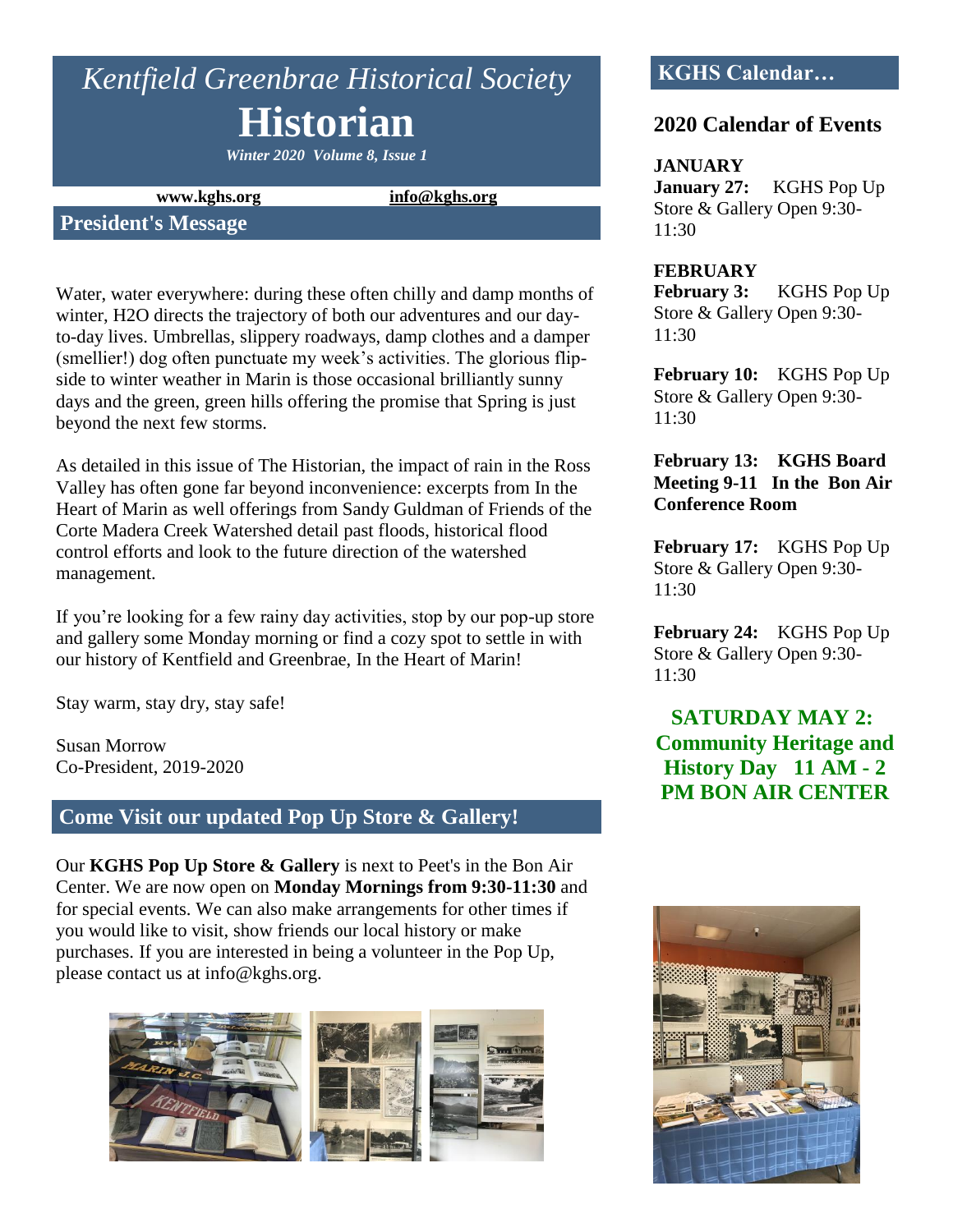## **Kentfield Floods: An Annual Event Excerpts from** *In the Heart of Marin* **by Dewey Livingston**

Kentfield's location at the head of a large marsh, where almost the entire Corte Madera Creek watershed meets the San Francisco Bay tides, was a place of serious flooding as the town's low-elevation neighborhoods and areas as far as Ross and San Anselmo were inundated on a regular basis. Before construction of College Avenue in the 1860's and the railroad grade in the 1870s, the entire area from Ross to the site of Kent School was a flood plain with two channels of Corte Madera Creek at either edge. This is the area where Kent Avenue was laid out and developed, and Granton Park was built, and the lower parts of College of Marin and Kent Middle School now sit. Creek realignment by the railroad company at Ross cause the cessation of the major flow through the southern channel- which remains partly tidal and called Murphy Creek- and pushed the entire watershed flow through the northern channel, establishing it as the Corte Madera Creek as we know it. This made for increased flooding, which was entirely more problematic after the flats were filled with housing tracts.

In February of 1925 a particularly bad flood wreaked havoc in Kentfield. Called "the worst rain in the history of Marin County" at the time, from seven to nine inches fell overnight... "The water at the south end of Ross reached a height of six feet along Kent Avenue."...



*An event in the 19202 flooded Corvi's vegetable gardens and the state highway (College Avenue). This view appears to have been taken from Richard Diener's porch, now 802 College Avenue. (California Historical Society)*

Tired of the annual drenching and still smarting from the 1925 flood, residents called for widening, dredging and cleaning the creek in the 1930s...In fact, plans for a wide, dredged channel from old Ross Landing to the bay had been drawn as early as 1871 when the government published a map of tidelands. Little or no dredging

occurred until the 1950s, when Niels Schultz worked with the Army Corp of Engineers in realigning lower Corte Madera Creek, allowing extensive creekside development on fill created by the dredging.

In Kentfield, flooding continued, including a February 1940 event that topped fences in Granton Park, and a January 1943 flood that was described in the San Rafael Independent: "Crashing down two days ago the storm accompanied by winds of hurricane velocity left three dead, two injured, flooded business houses and [left] thousands of dollars in property damage in its wake."...



*"Kentfield's central district and portions of the campus of the College of Marin were among the area inundated as more than eight inches of rain cascaded into the county in a 24-hour period." reported the Independent Journal in 1955. (Marin History Museum)* 

If any flood is to be remembered, it might be the great flood of December 1955, when more than 8 inches of rain fell in a 24-hour period... Although serious flooding occurred on an average of every four years, residents remember smaller floods on an annual basis... Priscilla Bull went "out in a friend's rowboat on the old College of Marin football field when it flooded." More adventurous young men launched a motorboat and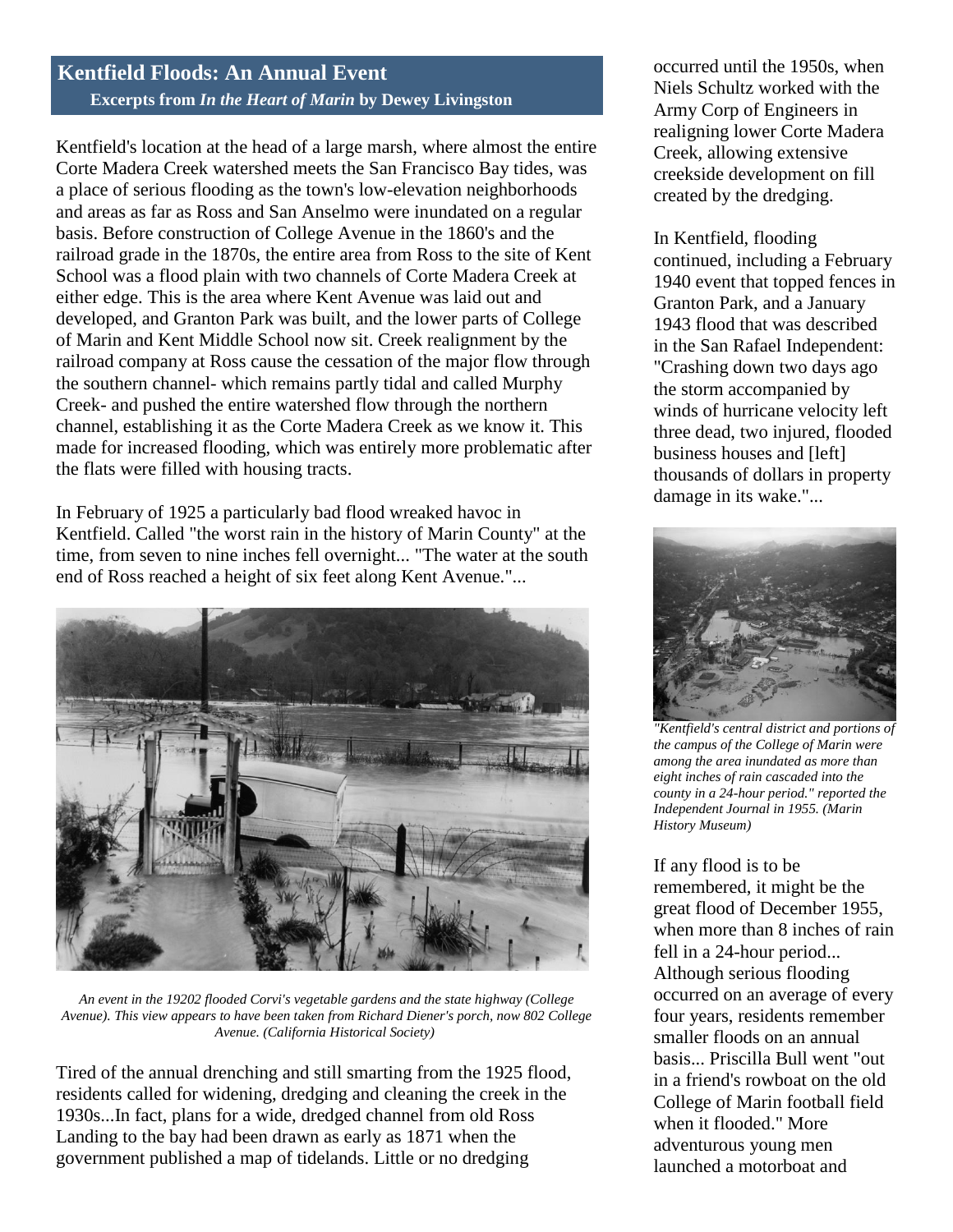would water ski on the football field. "Ben Chollar and Peter Allen had a boat with a motor," recalled Marjean Sellman, "and we would go down there and water ski from goalpost to goalpost. The rains were like the pineapple rains, they were warm, so you're out there in that yucky water, waterskiing. It was fun!"...



*Water, water everywhere: water skis on the College of Marin football field, 1950s. (Richard Torney Collection)*

## **Corte Madera Creek Flood Risk Management Project ... Sandy Guldman, Friends of Corte Madera Creek Watershed**

This project replaces the long-lived, but ill-fated US Army Corps of Engineers (USACE) project. Now that the USACE's active involvement has ended, a new project description is being developed in consultation with stakeholders. This project has numerous components in different stages of planning. Please go to the [Friends of the Corte Madera Creek](https://friendsofcortemaderacreek.org/new_site/corte-madera-creek-flood-risk-management-project/)  [Watershed](https://friendsofcortemaderacreek.org/new_site/corte-madera-creek-flood-risk-management-project/) website for a detailed breakdown of this project:



Project areas (see text for descriptions of conceptual plans): (D Lagunitas Road Bridge)<br>(2) Fish Ladder **3** Allen Park **Example**<br> **COM** Upper © College Avenue Bridge<br>
© Kent Middle School (KMS) 8 Stadium Way Bridge © COM Lower

Source: Base map modified from Ross Valley Watershed Program map

**History of Flooding in the Corte Madera Creek Watershed Friends of the Corte Madera Creek Watershed website**

Between 1914 and 1960 there were twelve damaging floods of the valley floor or about one flood every four years. Since 1960 damaging floods have occurred less frequently for several reasons, including better creek maintenance, construction of a concrete channel in Kentfield and Ross, and the fact that 14 out of the 38 years were relatively dry with rainfall between 42% and 75% of the average. Even so, the largest and third largest floods of record occurred during this time, in January 1982 and March 1983. The flood of January 3-5, 1982 was the largest on record and caused considerable damage in San Anselmo, Ross, Kentfield, and Larkspur. Flood water 4 to 5 feet deep flowed down Poplar and Kent avenues with enough force to move cars.

On February 2, 1998, just as water began to come out of the channel at the Lagunitas Road bridge and at Granton Park, the rain eased up and the water level dropped. A flood on December 31, 2005 reached levels only slightly below those of the 1982 flood, and has spurred town and county officials to initiate an ambitious program to reduce future flooding. Many creekside homeowners have raised their houses to reduce damage from future flooding.